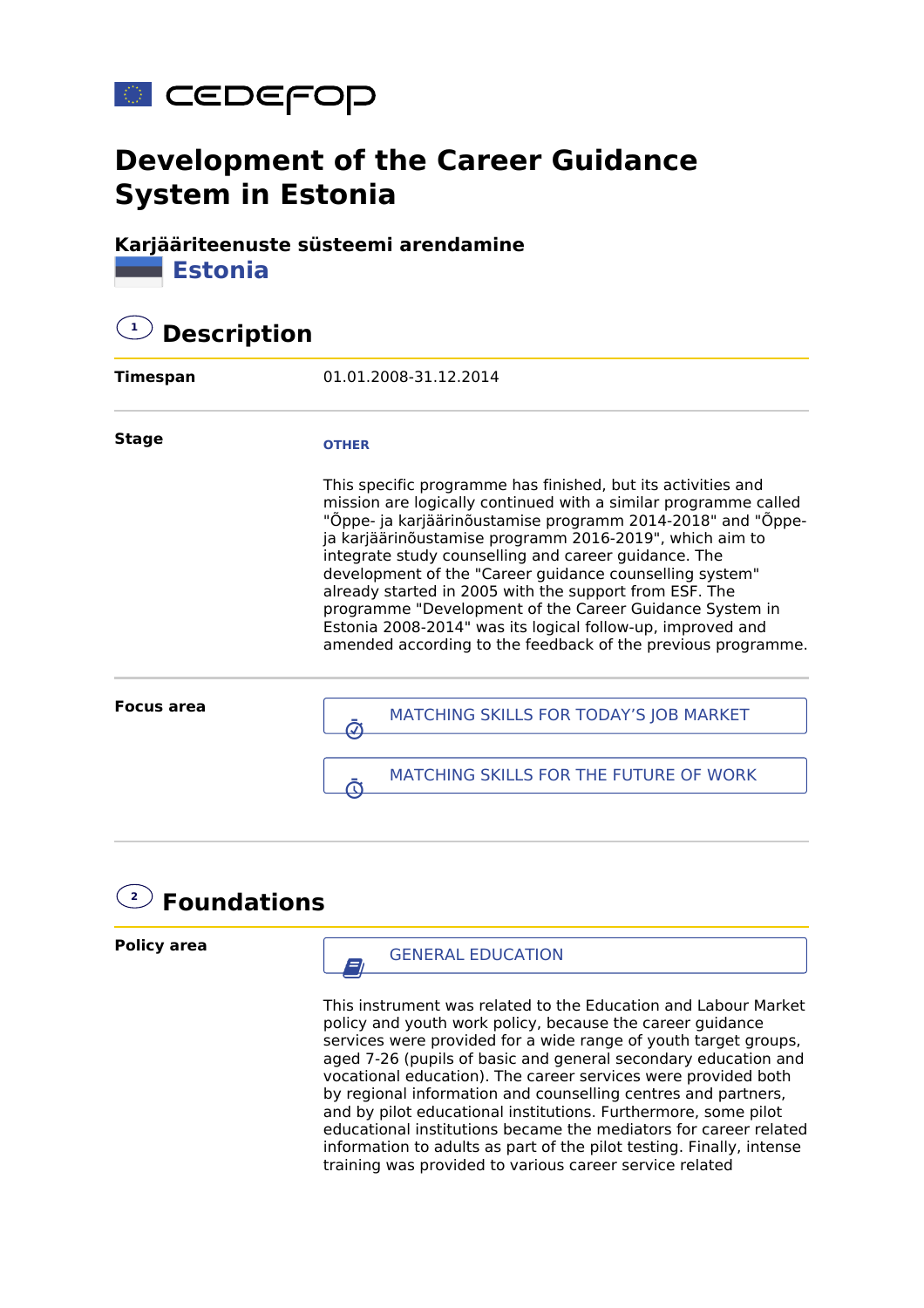|                    | specialists (e.g. career counsellors, coordinators, information<br>specialists etc) and necessary support, guidance, study etc<br>materials were created, updated and distributed.                                                                                                                                                                                                                                                                                                                                                                                                                                                                                                                                                                                                                                                                                                                                                                                                                                                                                                                                                                                                                                                                                                                                                                                                                                                                                                                                                                                                                                                                                                                                                                                                                                                                                                                                                                                                                                                                                                                                                                                                                                                                                                                                                                                                                                                           |
|--------------------|----------------------------------------------------------------------------------------------------------------------------------------------------------------------------------------------------------------------------------------------------------------------------------------------------------------------------------------------------------------------------------------------------------------------------------------------------------------------------------------------------------------------------------------------------------------------------------------------------------------------------------------------------------------------------------------------------------------------------------------------------------------------------------------------------------------------------------------------------------------------------------------------------------------------------------------------------------------------------------------------------------------------------------------------------------------------------------------------------------------------------------------------------------------------------------------------------------------------------------------------------------------------------------------------------------------------------------------------------------------------------------------------------------------------------------------------------------------------------------------------------------------------------------------------------------------------------------------------------------------------------------------------------------------------------------------------------------------------------------------------------------------------------------------------------------------------------------------------------------------------------------------------------------------------------------------------------------------------------------------------------------------------------------------------------------------------------------------------------------------------------------------------------------------------------------------------------------------------------------------------------------------------------------------------------------------------------------------------------------------------------------------------------------------------------------------------|
| <b>Policy goal</b> | To develop career guidance in the national system of<br>education seeking to cope with the current and future<br>skills mismatch. The general goal of the policy<br>instrument was to provide easily accessible and high<br>quality career guidance services and to guarantee<br>that the development of the career quidance system<br>in Estonia is systematic and sustainable.<br>The policy goal was related to lifelong learning and the<br>development of human resources, specifically the goal<br>was increased participation in lifelong learning<br>according to the possibilities and needs of the<br>population. The development of the Career Guidance<br>System in Estonia contributes to the reduction of the<br>future skills shortages through the following tasks:<br>development of the national system of career<br>guidance in the system of education; development of<br>career education in general and vocational schools;<br>development of the provision of career information<br>and career counselling in regional information and<br>counselling centres, including the creation of quality<br>assurance system; development and introduction of<br>ICT applications in guidance and counselling<br>(questionnaires for choosing suitable occupations and<br>the ability to recognise suitable professions etc); and<br>strengthening of cooperation and information<br>exchange within the institutional network in the fields<br>of education, training, guidance, youth work and<br>labour market in Estonia.<br>As the policy goal was to increase participation in<br>lifelong learning, the instrument contributed to it by<br>methodologically and systematically helping youth in<br>their (career related) decision making process and<br>making career studies and career planning part of<br>their ordinary, everyday education. Furthermore, with<br>the introduction of ICT applications, digital literacy was<br>improved which nowadays is an essential part of<br>lifelong learning. Institutional cooperation in the field<br>of career guidance and counselling was strengthened<br>through the creation of the Cooperation Council<br>(Koostöökogu), which united various ministry<br>representatives, youth organization representatives<br>and employer federations etc. Also, during the<br>programme period, various temporary working groups<br>were assembled to solve relevant issues. |
|                    |                                                                                                                                                                                                                                                                                                                                                                                                                                                                                                                                                                                                                                                                                                                                                                                                                                                                                                                                                                                                                                                                                                                                                                                                                                                                                                                                                                                                                                                                                                                                                                                                                                                                                                                                                                                                                                                                                                                                                                                                                                                                                                                                                                                                                                                                                                                                                                                                                                              |

### **Mismatch**

### **PART OF BROADER PROGRAMME, YET WITH EXPLICIT FOCUS**

It was part of the education and labour market and youth work policy with an explicit focus on the mismatch of supply and demand of skills in the labour market. It was also directly focused on seeking to improve the match between supply and demand of skills by improving and supporting informed career decisions for all target groups. Professional career guidance services help individuals to learn about their strengths and weaknesses, their interests etc, and thereby improve their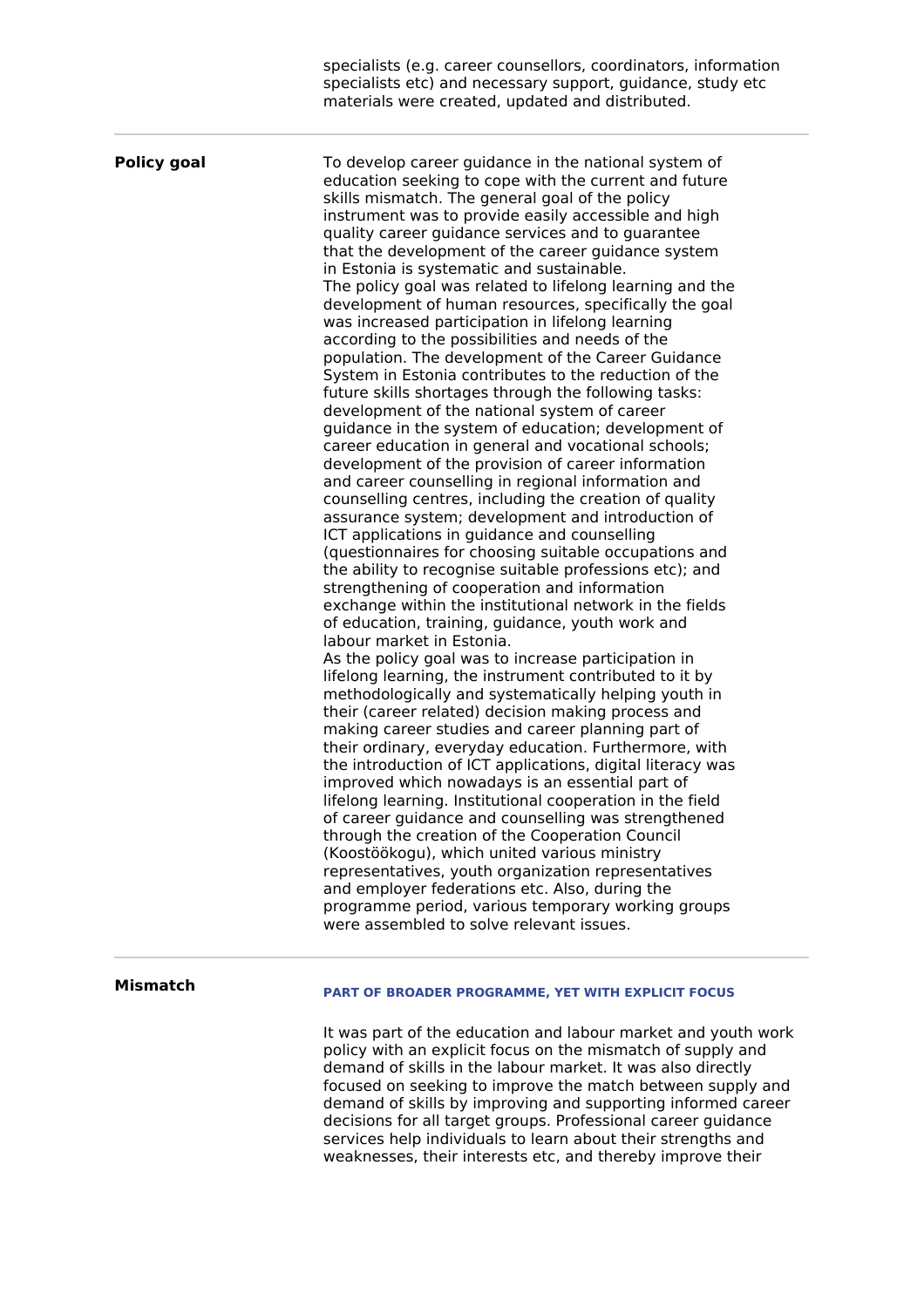status on the labour market through proper training and retraining, in-service training and education, and so make better career decisions.

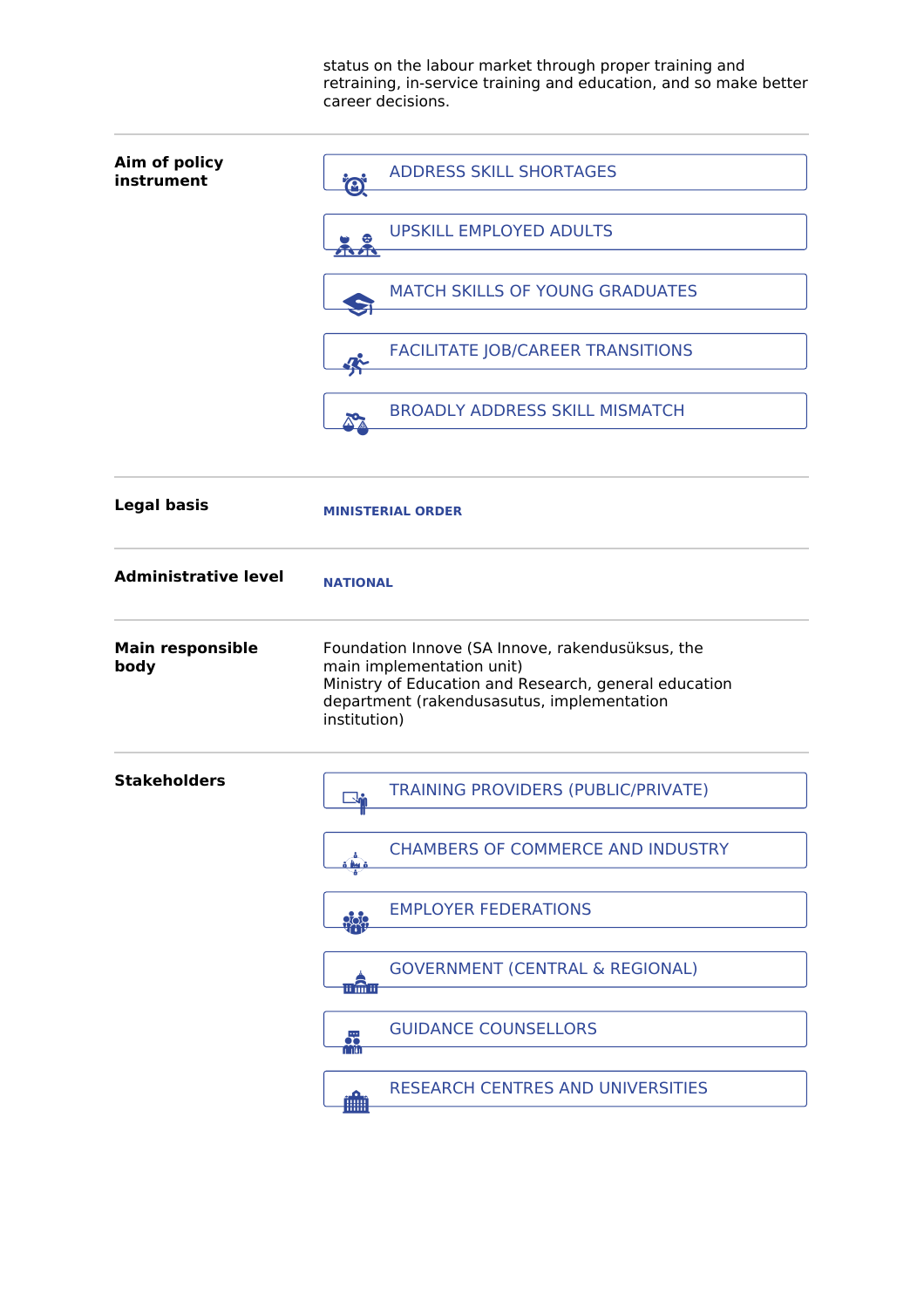SOCIAL PARTNERS

TRADE UNIONS

都

Accounting - finance centre and accountants in the Innove Foundation

Advising/consulting and cooperation - if needed and possible, other departments under the Innove Foundation, but also in the Ministry of Education and Research, the Estonian Unemployment Insurance Fund, employer federations, educational institutions, other social partners

Acting as observer - the Ministry of Education and Research Implementing - Foundation Innove (rakendusüksus implementation unit), regional Pathfinder centres (Rajaleidja keskused) and regional information and counselling centres, partners (all together 17, in each local government); the Ministry of Education and Research (rakendusasutus implementation institution)

Monitoring, surveillance and control, auditing - the Ministry of Finance, its financial control department; foreign financial auditing commissioned by the European Commission for one separate control activity (did not directly involve the activities of the programme)

Programme, process and outcome evaluation - the Praxis Centre for Policy Studies Foundation, which is an independent, nonprofit, civil initiative think tank

**Funding** €4,855,000.23

95.79% of the total sum came from Structural Funds, including ESF funding (84.2%) and national Structural Funds (11.59%). The share of national funding and programme partners funding/contribution was (4.21%).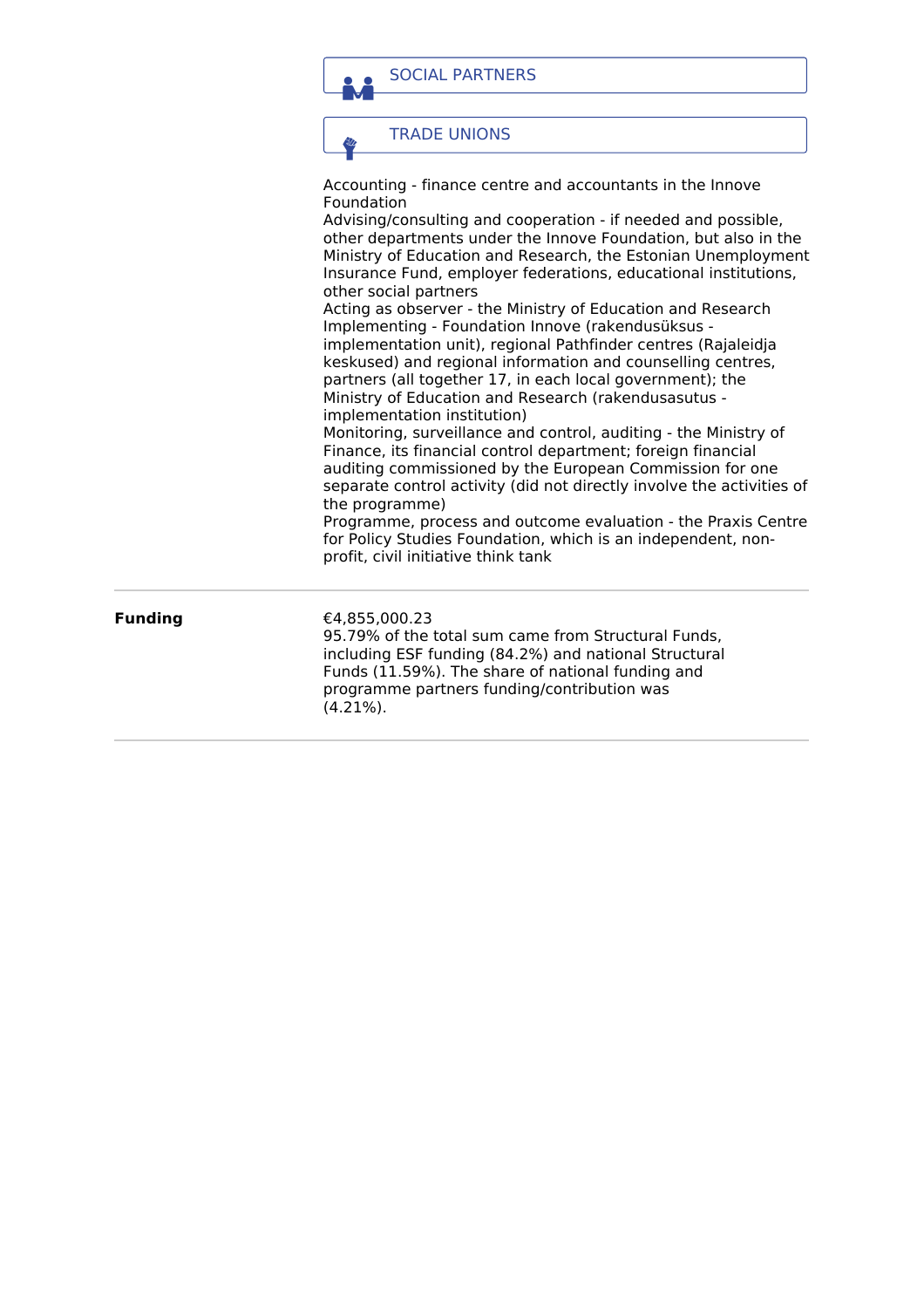| <b>Intended</b><br>beneficiaries | The target group was specified as the consumers of<br>the career services, including pupils and youth, but<br>also the general population of Estonia; but specifically<br>(and actually) more emphasis was on graduates of<br>vocational, basic and general secondary education.<br>The target group also included the career service<br>providers (career guidance counsellors, specialists,<br>career coordinators, career teachers etc), as well as<br>experts and other interested parties, who had an<br>interest in the career services area (e.g. ministries and<br>other organizations under their responsibility,<br>representatives of local governments, career service<br>providers and employers' representatives, federations<br>etc). The employees of the Innove Foundation were<br>also part of the target group and among the<br>beneficiaries.<br>The youth were expected to benefit through better<br>accessibility to career guidance services compared to<br>the previous period, and also through improved and<br>better informed career decisions. As a result, smart<br>and better decisions will lead to better jobs and<br>salaries and higher satisfaction with life. The career<br>guidance counsellors, specialists, coordinators and<br>teachers were expected to benefit through improved<br>and high quality materials, including methodology<br>guidance and support materials, enhanced and<br>updated curricula, and also through active and<br>comprehensive training opportunities (seminars, in-<br>service training, information days, international<br>training etc.) and through the creation of a<br>comprehensive and systematic quality assurance |
|----------------------------------|------------------------------------------------------------------------------------------------------------------------------------------------------------------------------------------------------------------------------------------------------------------------------------------------------------------------------------------------------------------------------------------------------------------------------------------------------------------------------------------------------------------------------------------------------------------------------------------------------------------------------------------------------------------------------------------------------------------------------------------------------------------------------------------------------------------------------------------------------------------------------------------------------------------------------------------------------------------------------------------------------------------------------------------------------------------------------------------------------------------------------------------------------------------------------------------------------------------------------------------------------------------------------------------------------------------------------------------------------------------------------------------------------------------------------------------------------------------------------------------------------------------------------------------------------------------------------------------------------------------------------------------------------------------------------------------------|
|                                  | system.                                                                                                                                                                                                                                                                                                                                                                                                                                                                                                                                                                                                                                                                                                                                                                                                                                                                                                                                                                                                                                                                                                                                                                                                                                                                                                                                                                                                                                                                                                                                                                                                                                                                                        |

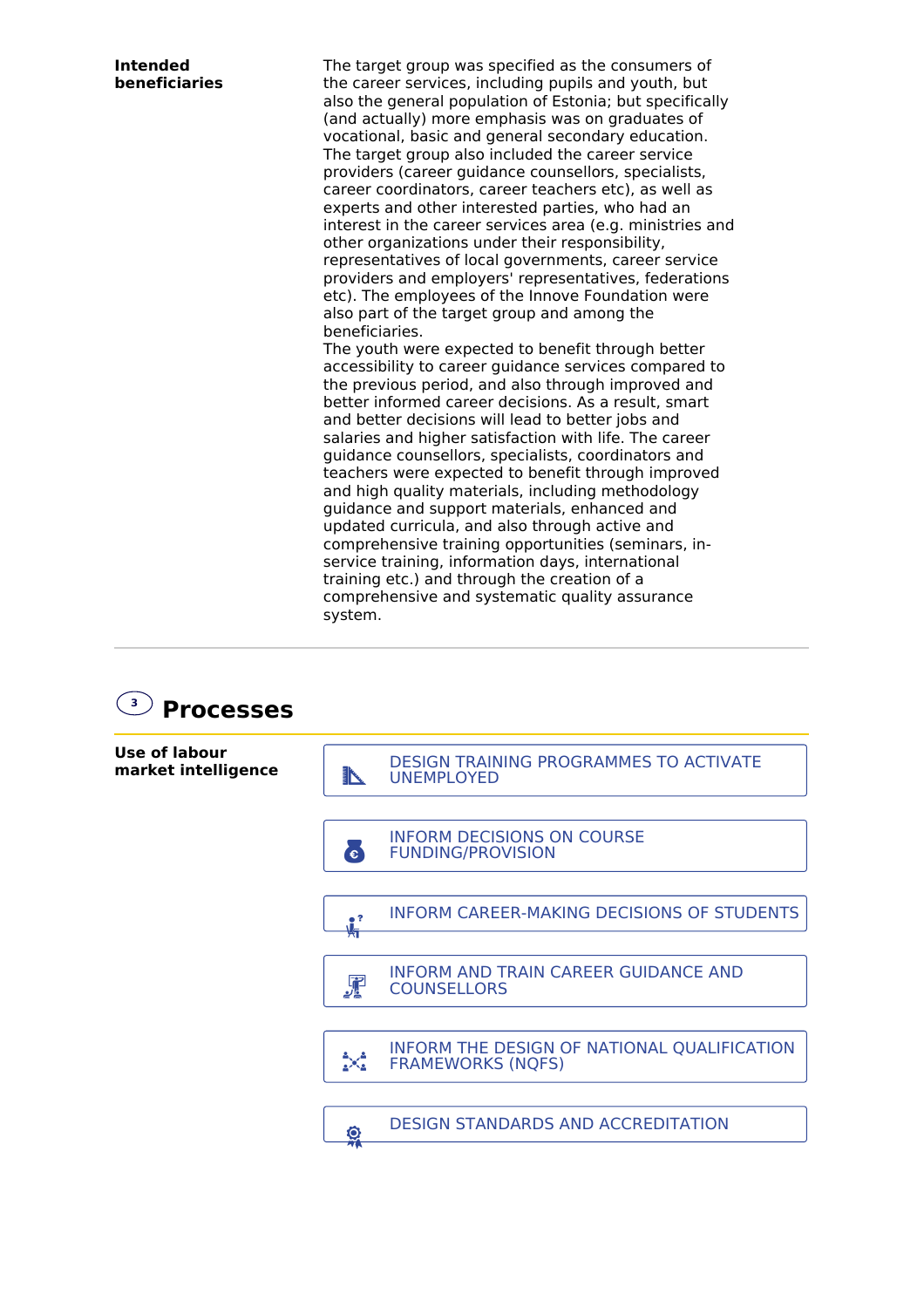|                                | The creation of the Cooperation Council of career services<br>(Koostöökogu in Estonian), which was an organ that included<br>various ministries (e.g. the Research and Education Ministry, the<br>Social Ministry, the Ministry of Economic Affairs and<br>Communications), representatives of local governments (e.g.<br>the Association of Estonian Cities), research and science<br>institutions, target groups and various service providers and<br>employers` and enterprises` federations (e.g. the Association of<br>Estonian Career Counsellors, the Estonian Chamber of<br>Commerce and Industry, the Estonian Unemployment Insurance<br>Fund) and other social partners (e.g. the Estonian Youth Work<br>Centre, the Association of Estonian Youth). The Cooperation<br>Council assembled several times per year according to the work<br>plan and needs of the career guidance system. The Cooperation<br>Council gave various stakeholders the chance to cooperatively<br>develop previously fragmented career services into a<br>comprehensive system and approach. This in turn enabled to<br>integrate and supplement various services.<br>In various activities the Unemployment Insurance Fund was<br>actively involved, e.g. consulting and advising, giving feedback,<br>distributing materials, sharing information.<br>In cooperation with the Estonian Qualifications Authority (SA<br>Kutsekoda) many occupational/qualification standards were<br>amended and updated. In addition many occupational<br>descriptions and questionnaires were created and updated to<br>test the awareness of the career service consumers and their<br>ability to recognize various professions.<br>In cooperation with the Estonian Qualifications Authority (SA<br>Kutsekoda) several career service and counselling related<br>occupational/qualification standards were amended and<br>updated, e.g. for career coordinators, career information<br>specialists, career counsellors. |
|--------------------------------|--------------------------------------------------------------------------------------------------------------------------------------------------------------------------------------------------------------------------------------------------------------------------------------------------------------------------------------------------------------------------------------------------------------------------------------------------------------------------------------------------------------------------------------------------------------------------------------------------------------------------------------------------------------------------------------------------------------------------------------------------------------------------------------------------------------------------------------------------------------------------------------------------------------------------------------------------------------------------------------------------------------------------------------------------------------------------------------------------------------------------------------------------------------------------------------------------------------------------------------------------------------------------------------------------------------------------------------------------------------------------------------------------------------------------------------------------------------------------------------------------------------------------------------------------------------------------------------------------------------------------------------------------------------------------------------------------------------------------------------------------------------------------------------------------------------------------------------------------------------------------------------------------------------------------------------------------------------------------------------------------|
| <b>Financial schemes</b>       | The (qualification) exam costs and the training costs<br>(in-service training, re-training etc.) were reimbursed<br>for participants.                                                                                                                                                                                                                                                                                                                                                                                                                                                                                                                                                                                                                                                                                                                                                                                                                                                                                                                                                                                                                                                                                                                                                                                                                                                                                                                                                                                                                                                                                                                                                                                                                                                                                                                                                                                                                                                            |
| <b>Frequency of</b><br>updates | The progress and development of the instrument was<br>measured annually. Furthermore, there were regular<br>meetings for the Cooperation Council (Koostöökogu)<br>and other working groups to exchange information. It<br>was also emphasised that the online materials on the<br>web page of Rajaleidja must be regularly updated<br>(refreshed), as nowadays information ages relatively<br>quickly.                                                                                                                                                                                                                                                                                                                                                                                                                                                                                                                                                                                                                                                                                                                                                                                                                                                                                                                                                                                                                                                                                                                                                                                                                                                                                                                                                                                                                                                                                                                                                                                           |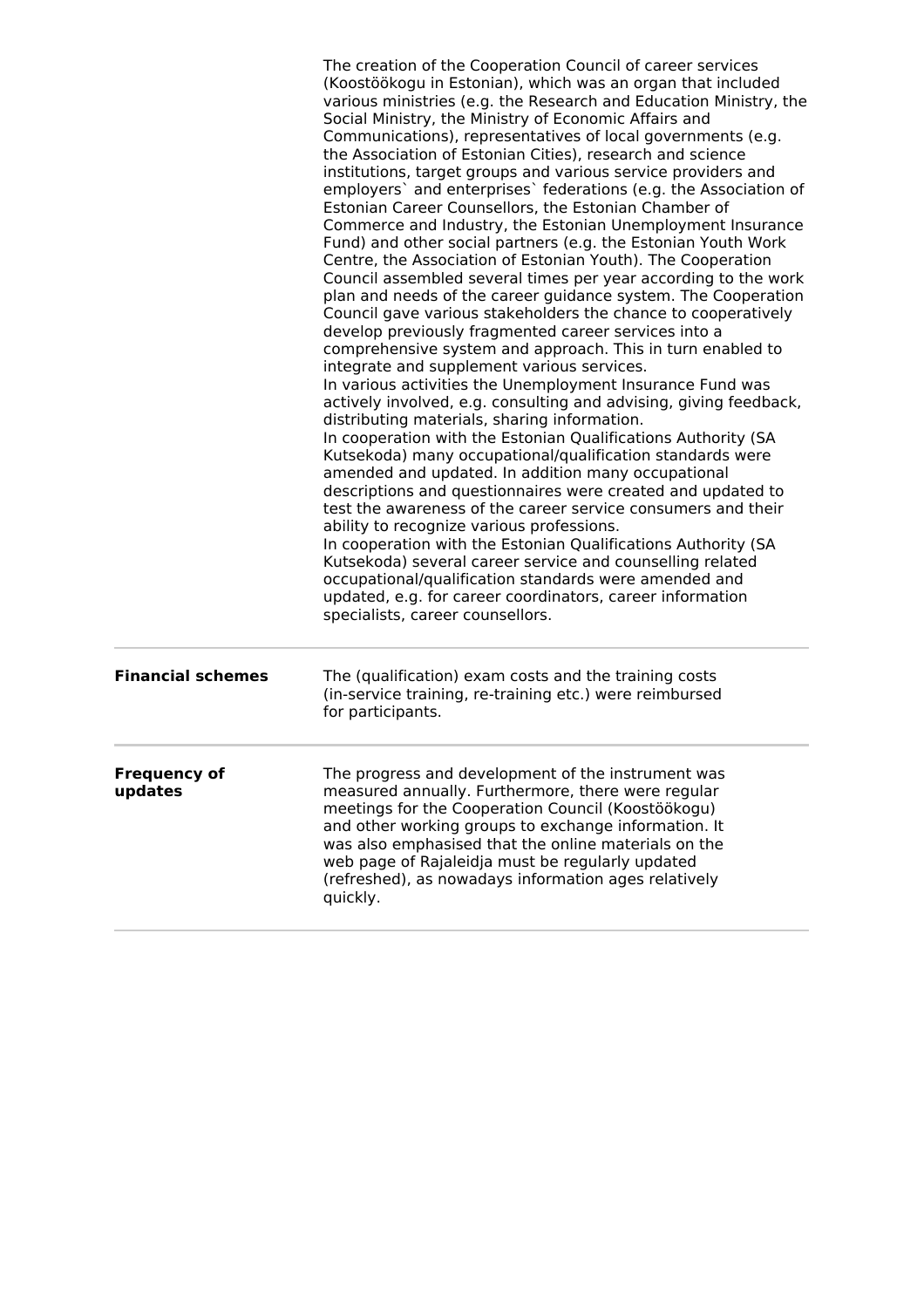**Development** The approach has been adjusted during the implementation period of the policy instrument. For example, in the development of the methodology of career services and related materials, there were delays in vocational education, because a more specific approach was necessary then planned, and delays in general secondary education, because of development activities in national curricula. In 2013, the parliament passed the Vocational Educational Institutions Act that fundamentally changed the regulation of the vocational education system. In addition, a reform of the vocational education curricula and administration was carried out in 2013-2014. After that more emphasis was on outcome-based principles in the evaluation and establishing qualification criteria for types of vocational training, curricula etc. Among other things learning outcomes for career studies were formulated. As a consequence all types of vocational training curricula have a mandatory module for the acquisition of general skills, which also include learning outcomes related with career development and career studies. Due to these changes the programme and materials were updated accordingly (as it was not sensible to comprise materials based on the old law and old information). Due to lack of programme resources to comprehensively target the youth population (aged 7- 26), the emphasis was put more on graduates and less on the entire youth population. During the implementation period some indicators were changed to better match them with the essence of the programme (e.g. the information and awareness raising seminars were dropped, and several satisfaction measures were added). At the end of the programme, more emphasis was also put on the integration and cohesion of career services and study counselling services. The general view was that the integration of these services creates synergies. This idea is continued in the follow-up programme for 2014-2018 and 2016-2019. During the programme various self-assessment questionnaires were adapted, e.g. to better match the qualities and characteristics of the individual with the opportunities (different jobs and their requirements) in the labour market.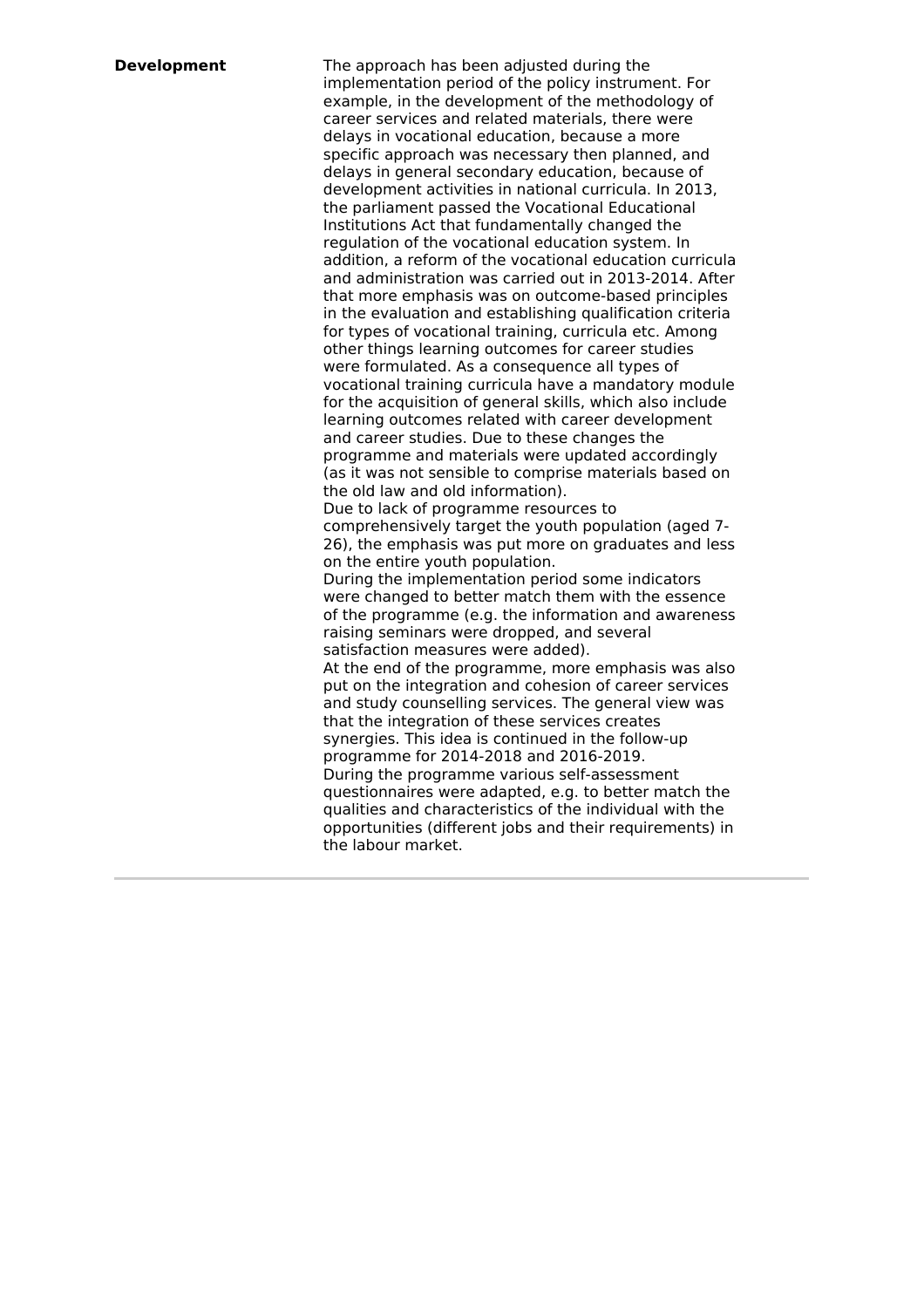| <b>Barriers</b>        | Regarding some programme activities, deadlines were<br>missed due to higher workload and extra time needed<br>to complete the activities.<br>Weaknesses mentioned in the 2013 evaluation report<br>include: the sustainability of the programme and its<br>heavy dependence on ESF funding; the deficit of<br>career service providers; the lack of full time career<br>specialists, which in turn relates to difficulties in<br>maintaining their relevant competences; the lack of<br>skills and knowledge; the lack of career guidance to<br>employed and active adults; and low accessibility of<br>career services in regional areas.<br>Another barrier during implementation has been the<br>varying capability of regional information and<br>counselling centres, and partners to provide high<br>quality career services. Therefore, some partners and<br>their personnel had to be replaced. At the start of the<br>programme, there was much discussion about which<br>regional organizations may launch the provision of<br>programme services and when, and whether they are<br>properly equipped.<br>Furthermore, during the implementation period, there<br>were questions about when and what kind of<br>expenditures are made, e.g. the need/obligation to<br>spend the resources by the end of the year.<br>Barriers in financing the programme activities were<br>related to lack of resources to comprehensively target<br>the youth population (aged 7-26). Therefore, the<br>emphasis was more on graduates and less on the<br>entire youth population. According to career<br>specialists and programme leaders the need for career<br>services was greater then the actual provision.<br>Another important aspect mentioned in the 2013<br>evaluation report was that most of the programme<br>funding has been spent on increasing accessibility, but<br>the general principle for using ESF is to spend on<br>activities and actions related to development. |
|------------------------|-----------------------------------------------------------------------------------------------------------------------------------------------------------------------------------------------------------------------------------------------------------------------------------------------------------------------------------------------------------------------------------------------------------------------------------------------------------------------------------------------------------------------------------------------------------------------------------------------------------------------------------------------------------------------------------------------------------------------------------------------------------------------------------------------------------------------------------------------------------------------------------------------------------------------------------------------------------------------------------------------------------------------------------------------------------------------------------------------------------------------------------------------------------------------------------------------------------------------------------------------------------------------------------------------------------------------------------------------------------------------------------------------------------------------------------------------------------------------------------------------------------------------------------------------------------------------------------------------------------------------------------------------------------------------------------------------------------------------------------------------------------------------------------------------------------------------------------------------------------------------------------------------------------------------------------------------------------------------------------------|
| <b>Success factors</b> | Before the programme was launched, a<br>comprehensive applied study was commissioned to<br>describe the weaknesses and strengths in the field of<br>career services in Estonia. Thus, it was possible to<br>take the results of the study into account and design<br>the programme better to the needs of the target<br>groups.<br>Cooperation between all stakeholders and the<br>inclusion of various social partners (regular, planned<br>meetings; specific work schedule), acceptance of the<br>system and understanding about the necessity to<br>create and participate in such a system. Keeping the<br>stakeholders posted with all the relevant changes and<br>developments (newsletters, meetings, information<br>days etc).<br>The relatively low number of involved people,<br>specialists who acted in close cooperation and actively<br>shared information.<br>During the programme a comprehensive future<br>concept for career services was developed, which was<br>a good basis and argument for the creation of a follow-<br>up programme in the future.                                                                                                                                                                                                                                                                                                                                                                                                                                                                                                                                                                                                                                                                                                                                                                                                                                                                                                             |

π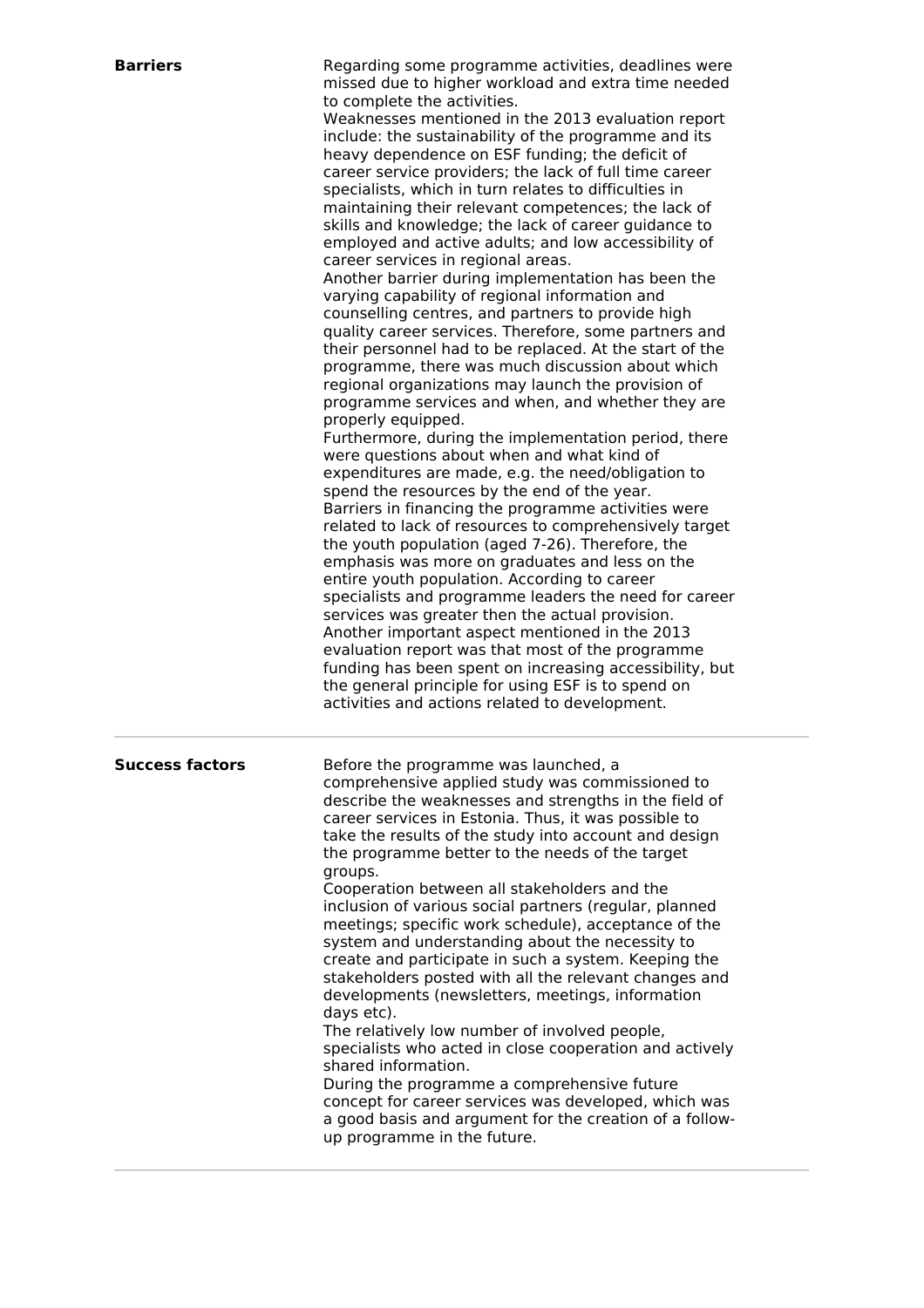| <b>Monitoring</b> | Progress was measured annually:                                                                          |
|-------------------|----------------------------------------------------------------------------------------------------------|
|                   | 1st programme activity                                                                                   |
|                   | - The number of updated methodology and                                                                  |
|                   | information materials                                                                                    |
|                   | - The number of created methodology and information                                                      |
|                   | materials                                                                                                |
|                   | - The satisfaction of career specialists with the                                                        |
|                   | updated and created methodology and information<br>materials                                             |
|                   | 2nd programme activity                                                                                   |
|                   | - Updated curricula for career service providers                                                         |
|                   | - Organised information and awareness seminars (no                                                       |
|                   | longer in use since 2011)                                                                                |
|                   | - The share of people who successfully completed their                                                   |
|                   | training versus the share of people who participated in                                                  |
|                   | training                                                                                                 |
|                   | - The satisfaction of career specialists with the training                                               |
|                   | provided in regional centres and partner educational                                                     |
|                   | institutions                                                                                             |
|                   | 3rd programme activity                                                                                   |
|                   | - The number of regional areas where standardised                                                        |
|                   | career services are provided                                                                             |
|                   | - The number of regional areas and centres where the                                                     |
|                   | provision of career services specifically to adults was                                                  |
|                   | tested                                                                                                   |
|                   | - The number of pilot schools where career learning<br>and studies are supported (no longer in use since |
|                   | 2011)                                                                                                    |
|                   | - The number of schools that are involved and                                                            |
|                   | engaged in the career studies cooperation network                                                        |
|                   | - The number of visits on the web page Rajaleidja and                                                    |
|                   | increase compared to 2008 (the start of the                                                              |
|                   | programme)                                                                                               |
|                   | - The gradual increase in the number of visits on the                                                    |
|                   | web page Rajaleidja compared to the previous year                                                        |
|                   | 4th programme activity                                                                                   |
|                   | - Quality assurance system (indicators)                                                                  |
|                   | - The satisfaction of pupils in pilot schools with their                                                 |
|                   | career studies                                                                                           |
|                   | - The consumers satisfaction with the services                                                           |
|                   | provided by the regional information and counselling                                                     |
|                   | centres                                                                                                  |
|                   | 5th programme activity                                                                                   |
|                   | - Diversifying and increasing the number of members                                                      |

of the Cooperation Council (Koostöökogu)

### **Innovativeness**

### **SLIGHTLY INNOVATIVE**

Due to comprehensive approach in the provision of career guidance services, actively engaging service providers and consumers. The approach is comprehensive because in addition to improving the accessibility of career services to target groups (mostly youth), the programme activities also involved improving the service quality through intense personnel training (also updating related qualifications and occupational standards) and the implementation of the quality assurance system.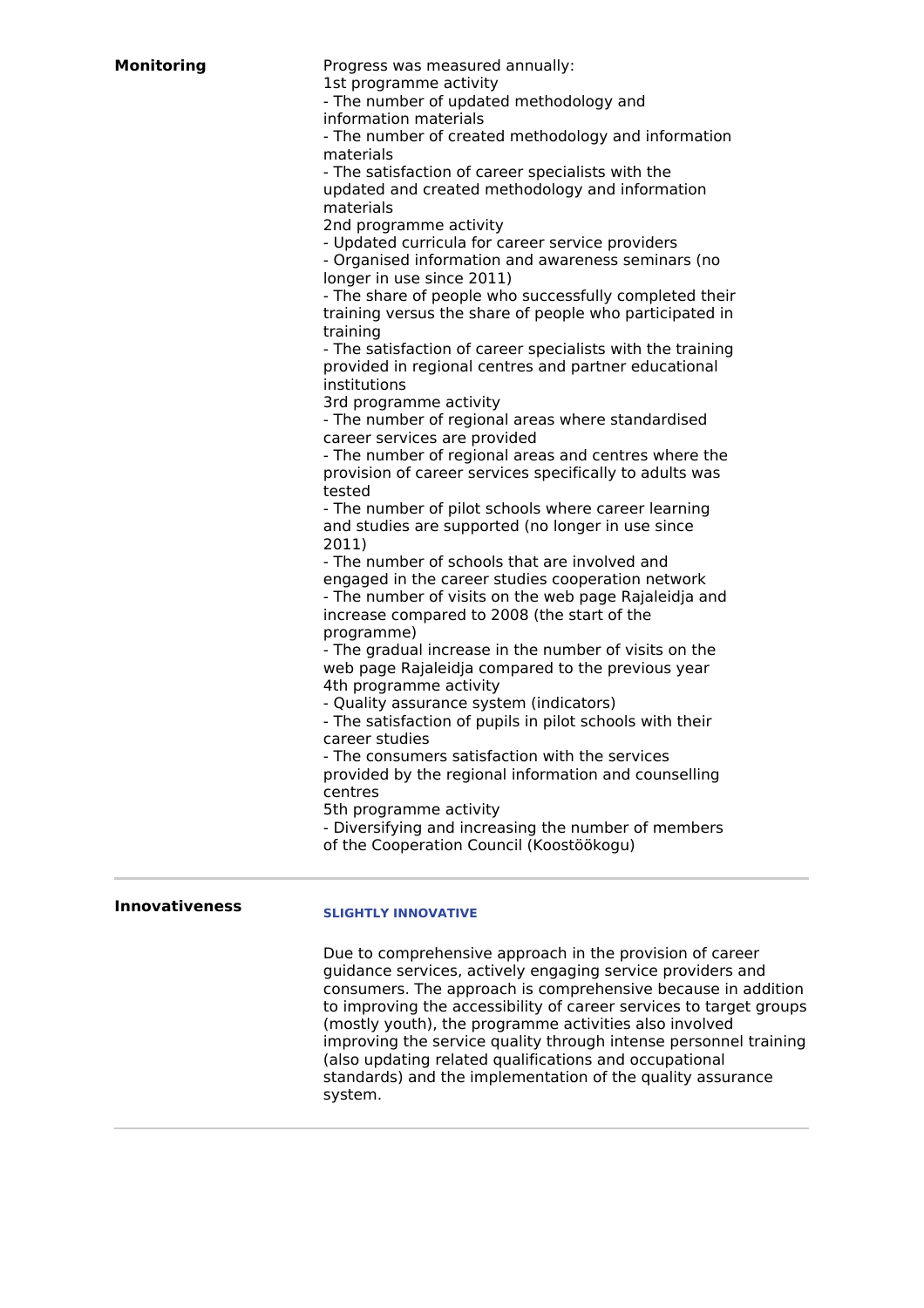# **4 Sustainability**

| <b>Evidence of</b><br>effectiveness | The impact and effectiveness are described in the<br>ministerial order in the 2013 evaluation and in the<br>2015 final report in the following way:<br>- A positive impact on regional development, as better<br>utilization of people's skills and knowledge enable<br>them to reach and realise their maximum potential,<br>thereby sustainable regional development is<br>supported.<br>- A positive impact on the smart running of the<br>country/state, as under the career guidance system,<br>various studies and research are commissioned that<br>support smart and sustainable decision-making. Also<br>the Cooperation Council of career services<br>(Koostöökogu) brings together relevant stakeholders<br>who understand the importance of the career<br>guidance system and support its development.<br>- The general impact of the instrument is considered |
|-------------------------------------|----------------------------------------------------------------------------------------------------------------------------------------------------------------------------------------------------------------------------------------------------------------------------------------------------------------------------------------------------------------------------------------------------------------------------------------------------------------------------------------------------------------------------------------------------------------------------------------------------------------------------------------------------------------------------------------------------------------------------------------------------------------------------------------------------------------------------------------------------------------------------|
|                                     | as positive: the career services' methodology<br>developments; the creation of support, guidance,<br>study etc materials and a training system; the<br>provision for career service providers (e.g.<br>coordinators, counsellors); and the creation of a<br>quality assurance system are all implemented<br>systematically and based on actual needs.<br>- The assembled materials, leaflets are highly valued                                                                                                                                                                                                                                                                                                                                                                                                                                                             |
|                                     | by regional partners and centres.<br>- Cooperation in the career guidance field has<br>increased, although difficult to measure.<br>- The targets of most indicators were successfully<br>achieved.                                                                                                                                                                                                                                                                                                                                                                                                                                                                                                                                                                                                                                                                        |
|                                     | - In general, the use of programme resources was<br>efficient, although there were not enough resources to<br>target the whole youth population (aged 7-26), thus<br>more emphasis was on graduates. The<br>benefits/beneficiaries have been as was expected. On                                                                                                                                                                                                                                                                                                                                                                                                                                                                                                                                                                                                           |
|                                     | the positive side, this programme has successfully<br>managed to guide most of the resources to the<br>activities directly related to the youth target<br>population, i.e. to the provision of career services in<br>regional centres and educational institutions to make<br>career services more accessible to youth (and not to<br>the main implementers of the programme). On the                                                                                                                                                                                                                                                                                                                                                                                                                                                                                      |
|                                     | other hand, as the preliminary aim and scope of the<br>programme was greater than the actual funding, it<br>was not possible to comprehensively target the whole<br>youth population. Therefore, the emphasis was more<br>on graduates and less on the entire youth population.<br>One weak result emphasised in the 2013 evaluation<br>report is modest progress on enhancing accessibility                                                                                                                                                                                                                                                                                                                                                                                                                                                                               |
|                                     | to services and guaranteeing high awareness about<br>the services among the general population (including<br>adults). These expectations have not been met. But<br>the main reason behind it is again lack of sufficient<br>resources to cover large target groups. Nevertheless,<br>the implementation of programme resources has been<br>efficient according to the evaluation report. There<br>have been no major unexpected benefits or costs.<br>Although after the programme was finished, it was<br>clear, that the preliminary scope and reach of the                                                                                                                                                                                                                                                                                                              |